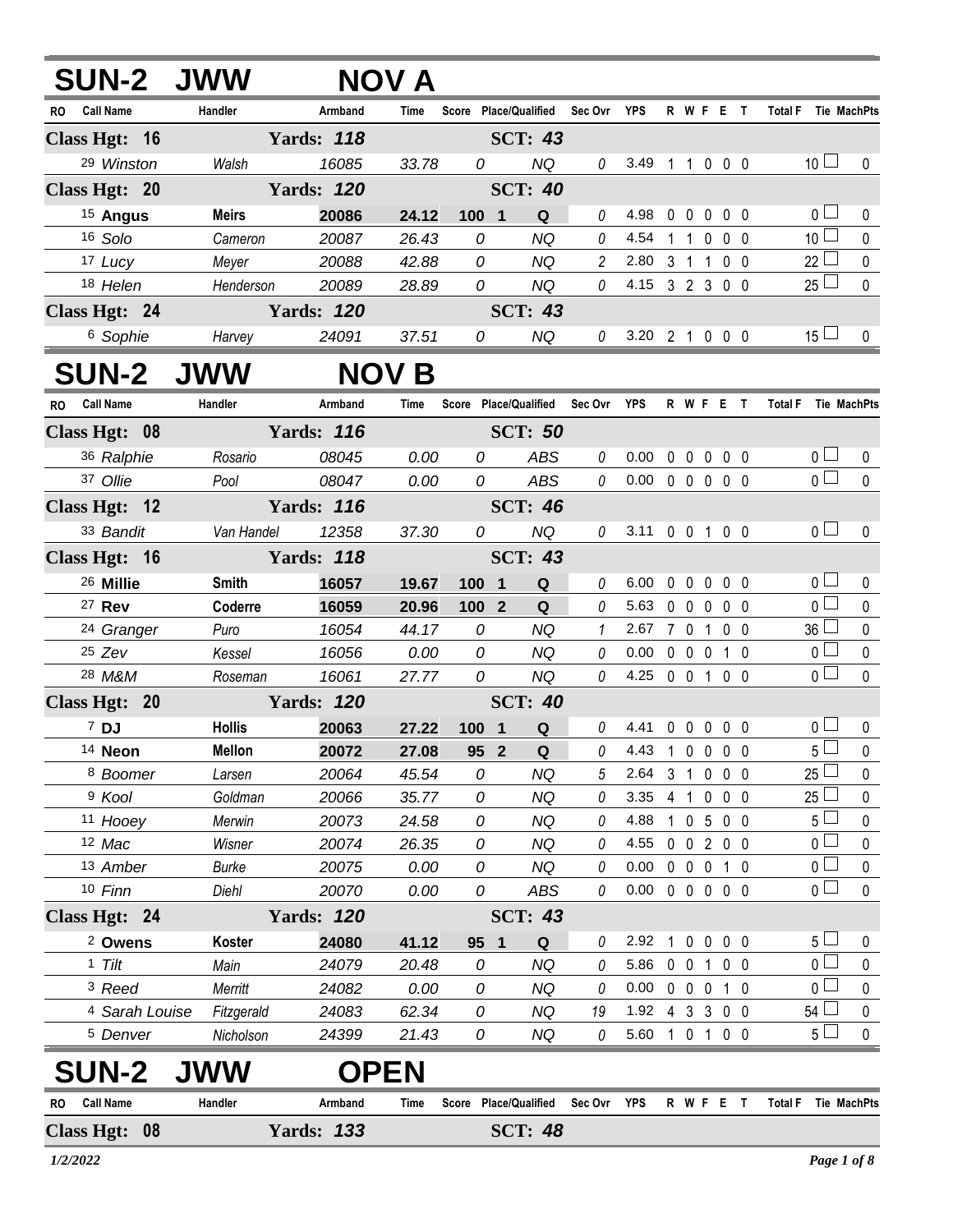|                | 31 Reba                   |                          | Mikita-Kaufhold      | 08014             | 55.09         | 0                     |                         | <b>NQ</b>      | 7              | 2.41                       | 1            | $\mathbf 0$       | $\mathbf 0$    | 0 <sub>0</sub> |              | 19 l                                        | 0           |
|----------------|---------------------------|--------------------------|----------------------|-------------------|---------------|-----------------------|-------------------------|----------------|----------------|----------------------------|--------------|-------------------|----------------|----------------|--------------|---------------------------------------------|-------------|
|                | 32 Devon                  |                          | <b>Drastal</b>       | 08048             | 48.69         | 0                     |                         | <b>NQ</b>      | 0              | 2.73                       |              |                   | 3 0 0 0 0      |                |              | $\overline{\phantom{a}}$<br>15 <sup>L</sup> | $\mathbf 0$ |
| Class Hgt: 12  |                           |                          |                      | <b>Yards: 133</b> |               |                       |                         | <b>SCT: 44</b> |                |                            |              |                   |                |                |              |                                             |             |
|                | <sup>27</sup> Basil       |                          | <b>Teller</b>        | 12015             | 26.79         | 100                   | $\overline{\mathbf{1}}$ | Q              | 0              | 4.96                       | $\mathbf{0}$ | $\mathbf 0$       | $\mathbf 0$    | $0\quad 0$     |              | 0 <sup>1</sup>                              | 0           |
|                | $26$ Izzy                 |                          | Rifkin-Mamarad 12354 |                   | 32.08         | 100                   | $\overline{2}$          | Q              | 0              | 4.15                       |              | $0\quad 0$        | $\mathbf 0$    | $0\quad 0$     |              | 0 <sup>1</sup>                              | $\pmb{0}$   |
|                | 28 Molly                  |                          | Van Handel           | 12016             | 52.11         | 0                     |                         | <b>NQ</b>      | 8              | 2.55                       |              | $0 \t0 \t1$       |                | $0\quad 0$     |              | 16 <sup>1</sup>                             | $\pmb{0}$   |
|                | 32 Oliver                 |                          | De Prospo            | 12053             | 48.84         | 0                     |                         | <b>NQ</b>      | $\overline{4}$ | 2.72                       |              | $1 2 0$           |                | $0\quad 0$     |              | 23                                          | $\pmb{0}$   |
|                | 29 Enzo                   |                          | Rifkin-Mamaradl      | 12364             | 35.20         | 0                     |                         | NQ             | 0              | 3.78                       |              |                   | 0 1 2 0 0      |                |              | $\overline{\phantom{a}}$<br>5 L             | $\mathbf 0$ |
| Class Hgt: 16  |                           |                          |                      | <b>Yards: 137</b> |               |                       |                         | <b>SCT: 42</b> |                |                            |              |                   |                |                |              |                                             |             |
|                | <sup>20</sup> Maceo       |                          | Kilkenny             | 16017             | 24.90         | 100                   | $\overline{\mathbf{1}}$ | Q              | $\it{0}$       | 5.50                       | $\mathbf{0}$ | $\mathbf{0}$      | $\mathbf 0$    | $0\quad 0$     |              | 0 <sup>1</sup>                              | 0           |
|                | 21 Tori                   |                          | Mandich-Steiger      | 16055             | 0.00          | 0                     |                         | <b>ABS</b>     | 0              | 0.00                       |              | $0\quad 0\quad 0$ |                | 0 <sub>0</sub> |              | i<br>0 l                                    | $\pmb{0}$   |
|                | 22 Lindsey                |                          | Williams             | 16371             | 0.00          | 0                     |                         | ABS            | $\it{0}$       | 0.00                       |              |                   | 00000          |                |              | J.<br>0 l                                   | $\pmb{0}$   |
| Class Hgt: 20  |                           |                          |                      | <b>Yards: 140</b> |               |                       |                         | <b>SCT: 40</b> |                |                            |              |                   |                |                |              |                                             |             |
|                |                           | <sup>16</sup> Maggie Mae | <b>Peticolas</b>     | 20387             | 38.81         | 100                   | $\overline{\mathbf{1}}$ | Q              | 0              | 3.61                       |              | $0\quad 0$        | $\mathbf 0$    | 0 <sub>0</sub> |              | ×<br>0 L                                    | 0           |
|                | 8 Zip Tie                 |                          | Rocco                | 20024             | 23.67         | 95                    | $\overline{2}$          | ${\bf Q}$      | 0              | 5.91                       | 1            | $\mathbf 0$       | $\mathbf 0$    | $0\quad 0$     |              | 5                                           | $\mathbf 0$ |
|                | 12 Hazel                  |                          | Wisner               | 20257             | 26.64         | 95                    | $\overline{3}$          | Q              | 0              | 5.26                       | $\mathbf{1}$ |                   | $0\quad 0$     | $0\quad 0$     |              | 5 <sup>1</sup>                              | $\pmb{0}$   |
|                | 10 Fisher                 |                          | Snyder               | 20065             | 47.56         | 0                     |                         | <b>NQ</b>      | $\overline{7}$ | 2.94                       |              | $3 \quad 1$       | 200            |                |              | 34                                          | 0           |
|                | 11 Roux                   |                          | Mellon               | 20071             | 0.00          | 0                     |                         | <b>NQ</b>      | 0              | 0.00                       |              | $0\quad 0\quad 0$ |                | $1\quad0$      |              | 0 L                                         | $\pmb{0}$   |
|                | 13 Whin                   |                          | Gissler              | 20269             | 21.64         | 0                     |                         | <b>NQ</b>      | 0              | 6.47                       |              | $0\quad 0$        | $\overline{1}$ | 0 <sub>0</sub> |              | 0 <sup>1</sup>                              | 0           |
|                | 14 Ruger                  |                          | <b>Barnes</b>        | 20377             | 20.66         | 0                     |                         | <b>NQ</b>      | 0              | 6.78                       |              |                   | 0 0 4 0 0      |                |              | $\overline{0}$                              | $\pmb{0}$   |
|                | $15$ Indy                 |                          | <b>Browne</b>        | 20386             | 34.95         | 0                     |                         | <b>NQ</b>      | 0              | 4.01                       |              | $1\quad1$         | $\mathbf 0$    | 0 <sub>0</sub> |              | 10 <sup>1</sup>                             | 0           |
|                | <sup>5</sup> Zen          |                          | Spampinato           | 20019             | 0.00          | 0                     |                         | ABS            | 0              | 0.00                       |              | $0\quad 0\quad 0$ |                | 0 <sub>0</sub> |              | 0 <sup>1</sup>                              | $\pmb{0}$   |
|                | 6 PJs                     |                          | McGettigan           | 20021             | 0.00          | 0                     |                         | <b>ABS</b>     | $\it{0}$       | 0.00                       |              | $0\quad 0\quad 0$ |                | $0\quad 0$     |              | 0 l                                         | $\pmb{0}$   |
|                | 7 Colbie                  |                          | Williams             | 20023             | 0.00          | 0                     |                         | <b>ABS</b>     | 0              | 0.00                       |              |                   | 00000          |                |              | 0 <sup>1</sup>                              | $\pmb{0}$   |
|                | <sup>9</sup> Casey        |                          | Boster               | 20025             | 0.00          | 0                     |                         | ABS            | $\it{0}$       | 0.00                       |              |                   | 00000          |                |              | ×<br>0 l                                    | $\pmb{0}$   |
| Class Hgt: 24  |                           |                          |                      | <b>Yards: 140</b> |               |                       |                         | <b>SCT: 42</b> |                |                            |              |                   |                |                |              |                                             |             |
|                | 4 Tallulah                |                          | <b>Burke</b>         | 24077             | 28.08         | 100                   | $\overline{\mathbf{1}}$ | ${\bf Q}$      | $\it{0}$       | 4.99                       |              | $0\quad 0$        | $\mathbf 0$    | $0\quad 0$     |              | 0 <sub>0</sub>                              | 0           |
|                | <sup>3</sup> Conway       |                          | Koster               | 24026             | 0.00          | 0                     |                         | <b>NQ</b>      | $\it{0}$       | 0.00                       |              | $0\quad 0$        | $\mathbf 0$    | $1\quad0$      |              | 0 l                                         | 0           |
|                | 2 Sophie                  |                          | Kramer               | 20343             | 0.00          | 0                     |                         | ABS            | 0              | 0.00                       |              |                   | 00000          |                |              | i<br>o L                                    | $\pmb{0}$   |
| Class Hgt: 24C |                           |                          |                      | <b>Yards: 140</b> |               |                       |                         | <b>SCT: 40</b> |                |                            |              |                   |                |                |              |                                             |             |
|                | <sup>1</sup> Freedom      |                          | Pollard              | 24C403            | 0.00          | 0                     |                         | ABS            | 0              | $0.00 \t0 \t0 \t0 \t0 \t0$ |              |                   |                |                |              | 0 <sub>0</sub>                              | 0           |
|                | <b>SUN-2</b>              |                          | <b>JWW</b>           | EX                |               |                       |                         |                |                |                            |              |                   |                |                |              |                                             |             |
|                | <b>Call Name</b>          |                          | Handler              | Armband           | <b>Time</b>   | Score Place/Qualified |                         |                | Sec Ovr        | <b>YPS</b>                 |              |                   | R W F E        |                | $\mathbf{T}$ | <b>Total F</b><br><b>Tie MachPts</b>        |             |
| <b>RO</b>      |                           |                          |                      |                   |               |                       |                         |                |                |                            |              |                   |                |                |              |                                             |             |
| Class Hgt: 08  |                           |                          |                      | <b>Yards: 160</b> |               |                       |                         | <b>SCT: 52</b> |                |                            |              |                   |                |                |              |                                             |             |
|                | 30 Tipsy                  |                          | Simonelli            | 08013             | 32.61         | 100 1                 |                         | Q              | 0              | 4.91                       |              |                   | 00000          |                |              | 0 l                                         | 0           |
|                | 166 Yogi                  |                          | Snyder               | 08345             | 49.09         | 100 <sub>2</sub>      |                         | Q              | 0              | 3.26                       |              |                   | 00000          |                |              | 0 l                                         | 0           |
|                | 168 Elvis                 |                          | Loper                | 08347             | 67.04         | 0                     |                         | <b>NQ</b>      | 15             | 2.39                       |              |                   | 2 2 2 0 0      |                |              | 65<br>$\overline{0}$                        | 0           |
|                | 169 Ziggy                 |                          | Zipperer             | 08348             | 37.42         | 0                     |                         | <b>NQ</b>      | 0              | 4.28                       |              |                   | 0 0 2 0 0      |                |              | $\overline{0}$                              | $\pmb{0}$   |
|                | 170 Dice                  |                          | Von Essen            | 08352             | 0.00          | 0                     |                         | NQ             | 0              | 0.00                       |              |                   | 0 0 0 1 0      |                |              |                                             | 0           |
| Class Hgt: 12  |                           |                          |                      | <b>Yards: 160</b> |               |                       |                         | <b>SCT: 49</b> |                |                            |              |                   |                |                |              |                                             |             |
|                | 136 Brodie                |                          | Henry                | 12356             | 43.76         | 0                     |                         | <b>NQ</b>      | 0              | 3.66                       |              |                   | 2 2 1 0 0      |                |              | $20$ $\Box$                                 | 0           |
|                | 137 Liza                  |                          | Rifkin-Mamaradl      | 12359             | 36.57         | 0                     |                         | <b>NQ</b>      | 0              | 4.38                       |              | 020               |                | $0\quad 0$     |              | 10 <sup>L</sup>                             | 0           |
|                |                           |                          | Onorato              | 12363             |               | 0                     |                         | NQ             | 4              | 2.96                       |              |                   | 1 0 0 0 0      |                |              | 17 <sup>°</sup>                             | 0           |
|                | 139 Skylar<br>138 Katrina |                          | Hunter               | 12360             | 53.98<br>0.00 | 0                     |                         | <b>ABS</b>     | 0              | 0.00                       |              |                   | 00000          |                |              | $\overline{0}$                              | 0           |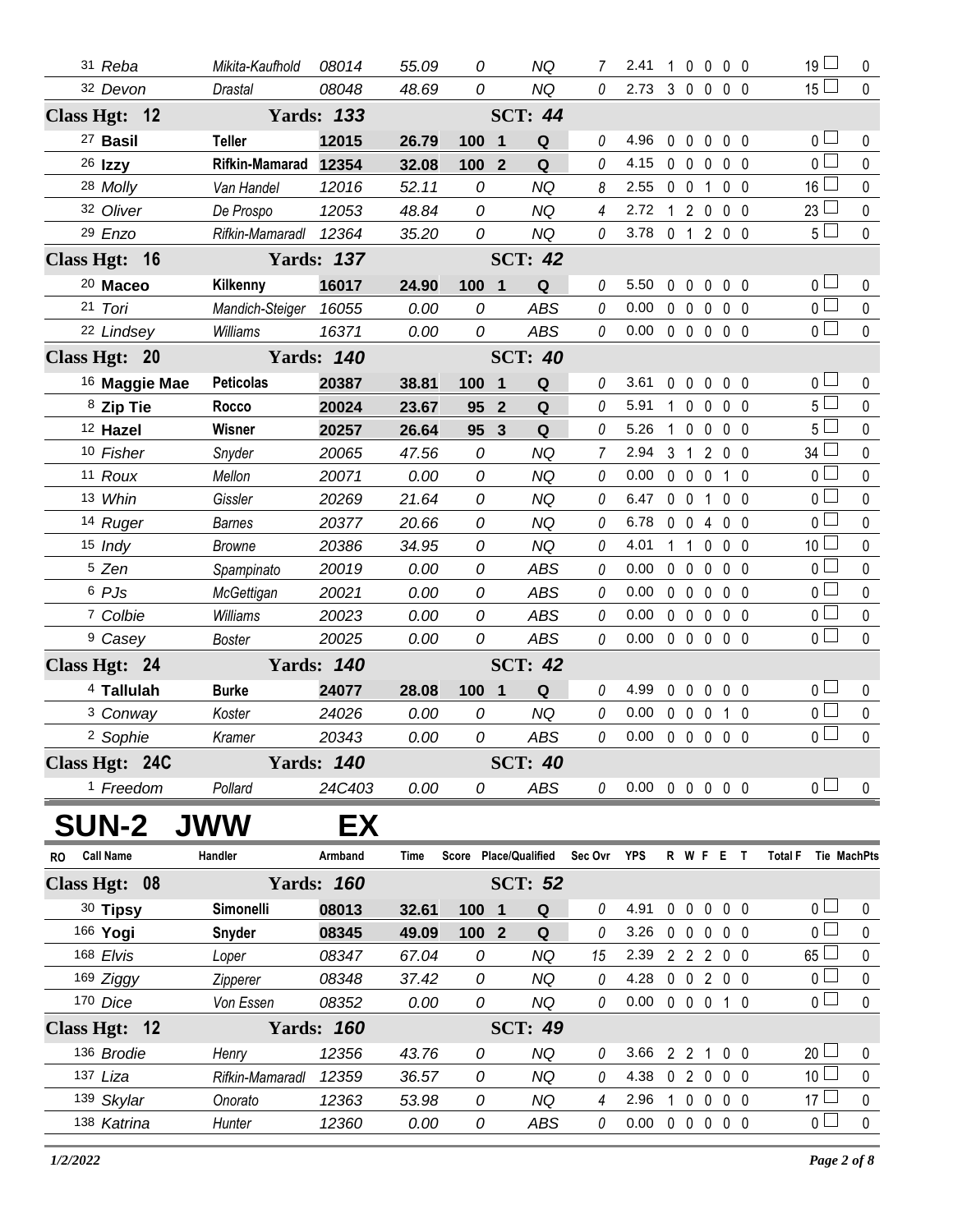| Class Hgt: 16          |                 | <b>Yards: 165</b> |       |       | <b>SCT: 47</b>        |          |                |                |                                 |                |                |                 |                    |
|------------------------|-----------------|-------------------|-------|-------|-----------------------|----------|----------------|----------------|---------------------------------|----------------|----------------|-----------------|--------------------|
| 103 Sierra             | Dershowitz      | 16370             | 29.59 | 0     | <b>NQ</b>             | 0        | 5.58 0 1 1 0 0 |                |                                 |                |                | 5 <sub>1</sub>  | 0                  |
| Class Hgt: 20          |                 | <b>Yards: 170</b> |       |       | <b>SCT: 45</b>        |          |                |                |                                 |                |                |                 |                    |
| 60 Magik               | Lackey          | 20378             | 30.13 | 100 1 | Q                     | 0        | 5.64           |                | 00000                           |                |                | 0 <sub>1</sub>  | 0                  |
| 57 Bree                | Meunier         | 20076             | 39.68 | 0     | <b>NQ</b>             | 0        | 4.28           | $1\quad0$      |                                 | $\overline{1}$ | $0\quad 0$     | 5 <sup>1</sup>  | $\pmb{0}$          |
| 58 Finley              | Nydam           | 20373             | 39.60 | 0     | <b>NQ</b>             | 0        | 4.29           | 1              | $\mathbf{0}$                    | $\mathbf 0$    | $0\quad 0$     | 5 <sup>1</sup>  | 0                  |
| 59 Brehon              | Lazaro          | 20376             | 30.94 | 0     | <b>NQ</b>             | 0        | 5.49           | 0 <sub>1</sub> |                                 | 0              | 0 <sub>0</sub> | 5 <sup>1</sup>  | 0                  |
| 62 Dakota              | Alberti         | 20391             | 38.22 | 0     | NQ                    | 0        | 4.45           | $\mathbf 0$    | $\overline{1}$                  | 0              | $0\quad 0$     | 5 <sup>1</sup>  | 0                  |
| 63 Jem                 | <b>Samuels</b>  | 20394             | 32.71 | 0     | <b>NQ</b>             | 0        | 5.20           | 1              | $\overline{1}$                  | 0              | $0\quad 0$     | 10 <sup>L</sup> | 0                  |
| 64 Spyder              | Frank           | 20398             | 25.58 | 0     | <b>NQ</b>             | 0        | 6.65           |                | $0\quad 0$                      |                | 200            | 0 l             | 0                  |
| 61 Windy               | Nottingham      | 20382             | 0.00  | 0     | <b>ABS</b>            | 0        | 0.00           |                | $0\quad 0\quad 0\quad 0\quad 0$ |                |                | 0 L             | $\mathbf{0}$       |
| Class Hgt: 24          |                 | <b>Yards: 170</b> |       |       | <b>SCT: 48</b>        |          |                |                |                                 |                |                |                 |                    |
| 13 Cash                | <b>Macaulay</b> | 24402             | 31.47 | 100 1 | Q                     | $\it{0}$ | 5.40           |                | 00000                           |                |                | 0 <sub>1</sub>  | 0                  |
| 12 Journey             | Wirkowski       | 24401             | 27.83 | 0     | NQ                    | $\theta$ | 6.11 0 0 2 0 0 |                |                                 |                |                | 0 <sup>2</sup>  | $\mathbf 0$        |
| <b>SUN-2 JWW</b>       |                 | <b>MAS</b>        |       |       |                       |          |                |                |                                 |                |                |                 |                    |
| <b>Call Name</b><br>RO | Handler         | Armband           | Time  |       | Score Place/Qualified | Sec Ovr  | <b>YPS</b>     |                | R W F E T                       |                |                | <b>Total F</b>  | <b>Tie MachPts</b> |
| Class Hgt: 08          |                 | <b>Yards: 160</b> |       |       | <b>SCT: 52</b>        |          |                |                |                                 |                |                |                 |                    |
| 160 Herbie             | Rosario         | 08169             | 40.51 | 100 1 | Q                     | 0        | 3.95           | 0              | $\mathbf 0$                     | $\mathbf 0$    | $0\quad 0$     | 0 <sup>1</sup>  | 11                 |
| 152 Tyler              | <b>Zipperer</b> | 08175             | 40.53 | 100   | $\mathbf{2}$<br>Q     | 0        | 3.95           | 0 <sub>0</sub> |                                 | $\mathbf 0$    | 0 <sub>0</sub> | 0 <sub>0</sub>  | 11                 |
| 165 Myka               | Andrysiak       | 08173             | 40.90 | 100   | Q<br>$\mathbf{3}$     | 0        | 3.91           | $0\quad 0$     |                                 | $\mathbf 0$    | $0\quad 0$     | 0 <sub>0</sub>  | 11                 |
| 162 Bonnie             | <b>Dare</b>     | 08171             | 41.39 | 100   | $\overline{4}$<br>Q   | 0        | 3.87           | $0\quad 0$     |                                 | $\mathbf{0}$   | $0\quad 0$     | 0 <sub>1</sub>  | 10                 |
| 158 Buster             | Soccodato       | 08166             | 42.46 | 100   | Q                     | 0        | 3.77           | $0\quad 0$     |                                 | $\mathbf 0$    | $0\quad 0$     | 0 <sup>L</sup>  | 9                  |
| 153 Scout              | Loper           | 08353             | 52.83 | 100   | Q                     | 0        | 3.03           | $0\quad 0$     |                                 | $\mathbf 0$    | $0\quad 0$     | 0 <sub>0</sub>  | 0                  |
| 151 Trixie             | <b>Bruno</b>    | 08157             | 46.36 | 0     | <b>NQ</b>             | 0        | 3.45           | 0 <sub>0</sub> |                                 | $\mathbf{1}$   | $0\quad 0$     | 0 l             | 0                  |
| 154 Piper              | Cuzzolino       | 08159             | 45.37 | 0     | NQ                    | 0        | 3.53           | 1              | $\mathbf{0}$                    | $\mathbf{0}$   | $0\quad 0$     | 5 l             | 0                  |
| 155 Dreamer            | Andrysiak       | 08160             | 40.27 | 0     | <b>NQ</b>             | 0        | 3.97           |                | $\overline{1}$                  | 0              | $0\quad 0$     | 10 <sup>1</sup> | 0                  |
| 159 Roxie              | Thompson        | 08168             | 64.32 | 0     | <b>NQ</b>             | 12       | 2.49           | 2 <sub>1</sub> |                                 | $\mathbf{1}$   | 0 <sub>0</sub> | 51 <sup>1</sup> | 0                  |
| 161 Kerfluffle         | <b>Sikalas</b>  | 08170             | 44.34 | 0     | <b>NQ</b>             | $\theta$ | 3.61           |                | 1 0 0                           |                | $0\quad 0$     | 5 l             | $\mathbf 0$        |
| 164 Victor             | Cuzzolino       | 08177             | 0.00  | 0     | ΝQ                    | 0        | 0.00           |                | 00010                           |                |                | $\overline{0}$  | 0                  |
| 167 Kitkat             | Borga           | 08346             | 45.74 | 0     | NQ                    | 0        | 3.50           | 2 <sub>1</sub> |                                 | $\mathbf{1}$   | $0\quad 0$     | 15 <sup>1</sup> | 0                  |
| 156 Captain            | Martinez        | 08158             | 0.00  | 0     | ABS                   | 0        | 0.00           | $0\quad 0$     |                                 | $\mathbf 0$    | $0\quad 0$     | $0-$            | 0                  |
| 157 Maze               | Stephon         | 08162             | 0.00  | 0     | ABS                   | 0        | 0.00           |                | $0\quad 0$                      | $\mathbf 0$    | $0\quad 0$     | 0 l             | 0                  |
| 163 Rowan              | Witt            | 08350             | 0.00  | 0     | ABS                   | 0        | 0.00           |                | $0\quad 0$                      | $\mathbf 0$    | $0\quad 0$     | 0 <sub>0</sub>  | 0                  |
| Class Hgt: 12          |                 | <b>Yards: 160</b> |       |       | <b>SCT: 49</b>        |          |                |                |                                 |                |                |                 |                    |
| 124 Joy                | <b>Stoddard</b> | 12188             | 28.23 | 100 1 | ${\bf Q}$             | 0        | 5.67           | $0\quad 0$     |                                 | $\mathbf 0$    | $0\quad 0$     | 0 I             | 20                 |
| 125 Ruckus             | Summersgill     | 12191             | 29.22 | 100 2 | ${\bf Q}$             | 0        | 5.48           | $0\quad 0$     |                                 | $\mathbf 0$    | $0\quad 0$     | 0 <sub>0</sub>  | 19                 |
| $120$ Grant            | Puro            | 12182             | 31.16 | 100   | Q<br>$\mathbf{3}$     | 0        | 5.13           |                | $0\quad 0$                      | $\mathbf 0$    | $0\quad 0$     | 0 l             | 17                 |
| 117 Gunner             | Lang            | 12178             | 35.49 | 100 4 | Q                     | 0        | 4.51           | $0\quad 0$     |                                 | $\mathbf 0$    | $0\quad 0$     | 0 L             | 13                 |
| 133 Dani               | Monahan         | 12204             | 35.51 | 100   | Q                     | 0        | 4.51           | $0\quad 0$     |                                 | $\mathbf 0$    | $0\quad 0$     | 0 l             | 13                 |
| 130 Pearl              | Rifkin-Mamarad  | 12198             | 36.45 | 100   | Q                     | 0        | 4.39           | $0\quad 0$     |                                 | $\mathbf 0$    | $0\quad 0$     | 0 l             | 12                 |
| 126 Misha              | <b>Szakacs</b>  | 12192             | 39.31 | 100   | ${\bf Q}$             | 0        | 4.07           |                | $0\quad 0$                      | $\mathbf 0$    | $0\quad 0$     | 0 l             | 9                  |
| 134 Rue                | Mikita-Kaufhold | 12205             | 40.01 | 100   | Q                     | 0        | 4.00           | $0\quad 0$     |                                 | $\mathbf 0$    | $0\quad 0$     | 0 l             | 8                  |
| 128 Roger              | Fitzgerald      | 12195             | 41.97 | 100   | Q                     | 0        | 3.81           | $0\quad 0$     |                                 | $\mathbf 0$    | $0\quad 0$     | 0 l             | $\overline{7}$     |
| 123 OBX                | Kellar          | 12207             | 42.42 | 100   | $\mathbf Q$           | 0        | 3.77           |                | 00000                           |                |                | 0 <sub>1</sub>  | $\boldsymbol{6}$   |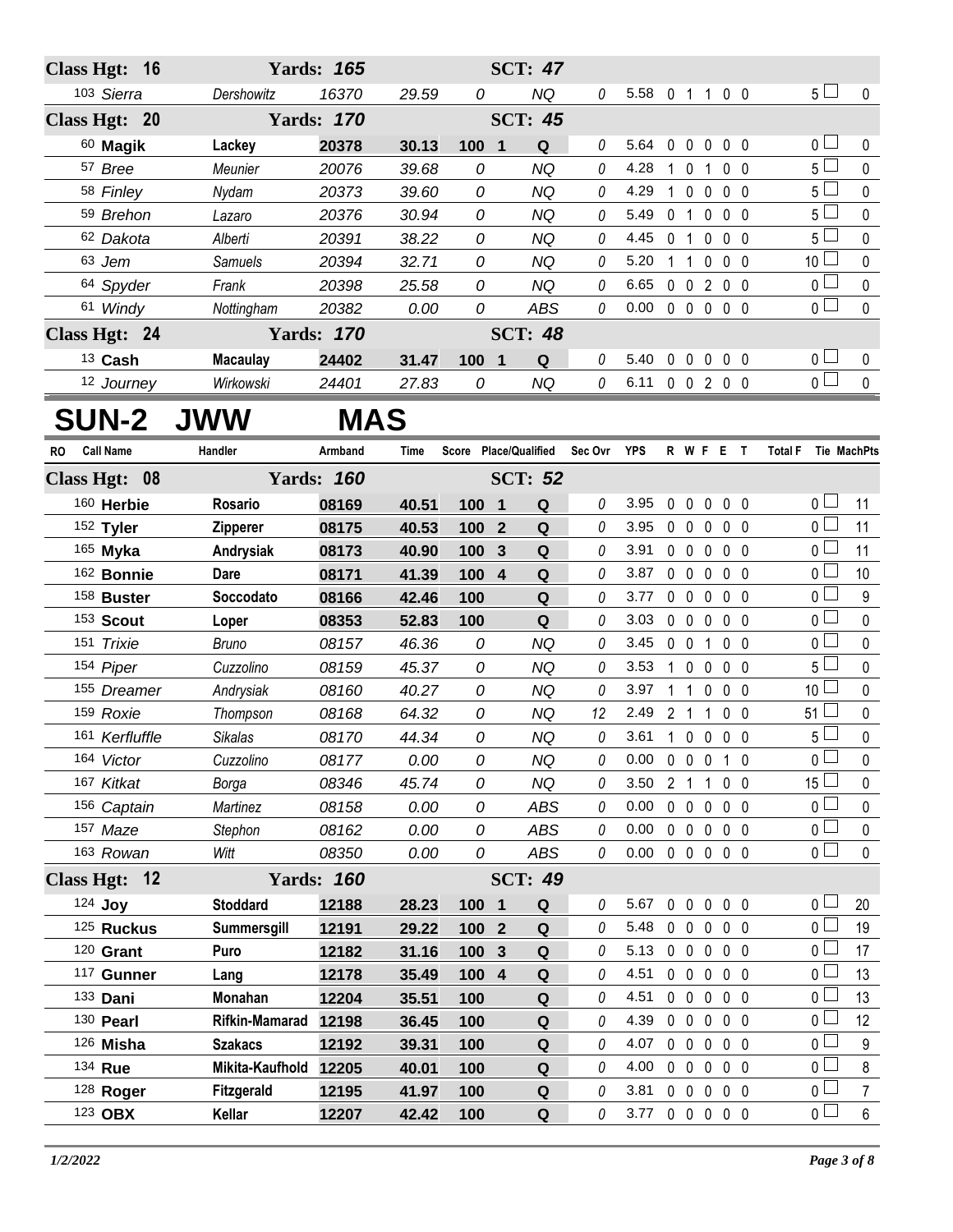| 118 Willie            | Mikita-Kaufhold 12179    |                   | 44.15 | 100   | Q                           | 0             | 3.62                       | $0\quad 0$     |                               | $0\,0\,0$    |                | $\overline{0}$                   | 4              |
|-----------------------|--------------------------|-------------------|-------|-------|-----------------------------|---------------|----------------------------|----------------|-------------------------------|--------------|----------------|----------------------------------|----------------|
| 127 Jelly Bean        | <b>Kapetanakis</b>       | 12193             | 45.49 | 100   | Q                           | 0             | 3.52                       | $\mathbf 0$    | $\mathbf 0$<br>0              |              | 0 <sub>0</sub> | $_0$ $\Box$                      | $\mathfrak{Z}$ |
| 119 BB                | Visco                    | 12180             | 41.84 | 0     | <b>NQ</b>                   | 0             | 3.82                       | $1\quad0$      | $\mathbf 0$                   |              | 0 <sub>0</sub> | 5 l                              | $\pmb{0}$      |
| 121 Pivot             | Waldron                  | 12184             | 0.00  | 0     | <b>NQ</b>                   | 0             | 0.00                       | $0\quad 0$     | 0                             | $\mathbf{1}$ | $\mathbf{0}$   | 0 <sub>1</sub>                   | $\mathbf 0$    |
| 122 Annabel           | Shriver                  | 12187             | 29.87 | 0     | <b>NQ</b>                   | 0             | 5.36                       | $0\quad 0$     | 1                             |              | 0 <sub>0</sub> | 0 L                              | $\mathbf 0$    |
| 129 Bruno             | Weiss                    | 12196             | 63.58 | 0     | <b>NQ</b>                   | 14            | 2.52                       | 2 <sub>1</sub> | $\mathbf 0$                   |              | 0 <sub>0</sub> | $57 \Box$                        | $\mathbf 0$    |
| 131 Liz Lemon         | <b>Striepeck</b>         | 12201             | 38.45 | 0     | <b>NQ</b>                   | 0             | 4.16                       | $0\quad 0$     | 1                             |              | 0 <sub>0</sub> | 0 <sub>1</sub>                   | $\mathbf 0$    |
| 132 Beau              | Preston                  | 12202             | 34.71 | 0     | <b>NQ</b>                   | 0             | 4.61                       |                | 200                           |              | 0 <sub>0</sub> | 10 <sup>1</sup>                  | $\pmb{0}$      |
| 135 Shameless         | Johnson                  | 12206             | 29.88 | 0     | <b>NQ</b>                   | 0             | 5.35                       |                | 0 0 1 0 0                     |              |                | $\overline{0}$                   | $\pmb{0}$      |
| Class Hgt: 16         |                          | <b>Yards: 165</b> |       |       | <b>SCT: 47</b>              |               |                            |                |                               |              |                |                                  |                |
| 83 Rigby              | <b>Suttner</b>           | 16221             | 27.63 | 100 1 | Q                           | 0             | 5.97                       | 0              | $\overline{0}$<br>$\mathbf 0$ |              | 0 <sub>0</sub> | 0 <sup>1</sup>                   | 19             |
| 99 Allie Oop          | Koziol                   | 16244             | 28.15 | 100 2 | Q                           | 0             | 5.86                       | $0\quad 0$     | $\mathbf 0$                   |              | 0 <sub>0</sub> | $0-$                             | 18             |
| 91 Quiz               | Simonelli                | 16232             | 29.54 | 100   | $\mathbf{3}$<br>Q           | 0             | 5.59                       | $0\quad 0$     | $\mathbf 0$                   |              | $0\quad 0$     | 0 <sub>0</sub>                   | 17             |
| 89 Ive                | <b>Buchma</b>            | 16230             | 29.62 | 100   | ${\bf Q}$<br>$\overline{4}$ | 0             | 5.57                       | $0\quad 0$     | 0                             |              | $0\quad 0$     | 0 l                              | 17             |
| 95 Si                 | <b>Visco</b>             | 16237             | 29.74 | 100   | Q                           | 0             | 5.55                       | $0\quad 0$     | $\mathbf 0$                   |              | 0 <sub>0</sub> | 0 <sub>0</sub>                   | 17             |
| 96 Finn               | <b>Bruno</b>             | 16238             | 30.65 | 100   | Q                           | 0             | 5.38                       | $0\quad 0$     | 0                             |              | 0 <sub>0</sub> | 0 <sub>0</sub>                   | 16             |
| 79 Gremlin            | <b>Bridgwood</b>         | 16217             | 31.11 | 100   | Q                           | 0             | 5.30                       | $0\quad 0$     | $\mathbf 0$                   |              | 0 <sub>0</sub> | 0 <sup>2</sup>                   | 15             |
| 84 Harley             | Roseman                  | 16222             | 33.34 | 100   | Q                           | 0             | 4.95                       | $0\quad 0$     | 0                             |              | $0\quad 0$     | 0 <sub>0</sub>                   | 13             |
| 92 Grady              | Puro                     | 16234             | 33.43 | 100   | Q                           | 0             | 4.94                       | $0\quad 0$     | $\mathbf{0}$                  |              | 0 <sub>0</sub> | 0 <sup>2</sup>                   | 13             |
| 94 Sadie              | <b>Baranowski</b>        | 16236             | 34.69 | 100   | Q                           | 0             | 4.76                       | $0\quad 0$     | 0                             |              | 0 <sub>0</sub> | 0 L                              | 12             |
| 86 Joey               | <b>Albrizio</b>          | 16225             | 35.54 | 100   | ${\bf Q}$                   | 0             | 4.64                       | $0\quad 0$     | $\mathbf 0$                   |              | $0\quad 0$     | 0 <sup>1</sup>                   | 11             |
| 82 Joyful             | Lee                      | 16220             | 37.15 | 100   | Q                           | 0             | 4.44                       | $0\quad 0$     | $\mathbf 0$                   |              | 0 <sub>0</sub> | $\overline{0}$                   | 9              |
| 97 Quicksilver        | <b>Dershowitz</b>        | 16240             | 37.52 | 100   | Q                           | 0             | 4.40                       | $0\quad 0$     | $\mathbf 0$                   |              | 0 <sub>0</sub> | 0 <sub>0</sub>                   | $9\,$          |
| 80 Emma               | <b>Martin-Marquez</b>    | 16218             | 47.84 | 100   | Q                           | 0             | 3.45                       | $0\quad 0$     | $\mathbf 0$                   |              | 0 <sub>0</sub> | 0 <sub>1</sub>                   | $\pmb{0}$      |
| 74 Figment            | Vargas                   | 16209             | 24.69 | 0     | <b>NQ</b>                   | 0             | 6.68                       | $0\quad 0$     | 1                             |              | 0 <sub>0</sub> | 0 <sup>1</sup>                   | $\pmb{0}$      |
| 75 Spinner            | Fluet                    | 16211             | 41.28 | 0     | <b>NQ</b>                   | 0             | 4.00                       | $1\quad1$      | $\mathbf 0$                   |              | 0 <sub>0</sub> | 10 <sup>1</sup>                  | $\pmb{0}$      |
|                       |                          |                   |       |       |                             |               |                            |                |                               |              |                |                                  |                |
| 76 SnapShot           | Johnson                  | 16212             | 27.55 | 0     | <b>NQ</b>                   | 0             | 5.99                       | $0\quad 0$     | 1                             |              | 0 <sub>0</sub> | 0 <sub>0</sub>                   | $\pmb{0}$      |
| 77 Lila               | Bunin                    | 16213             | 35.85 | 0     | NQ                          | 0             | 4.60                       | $1\quad0$      | $\mathbf 0$                   |              | 0 <sub>0</sub> | 5 l                              | $\mathbf 0$    |
| 78 Sweep              | Wurst                    | 16214             | 0.00  | 0     | <b>NQ</b>                   | 0             | 0.00                       | $0\quad 0$     | $\mathbf 0$                   |              | 1 0            | 0 <sub>0</sub>                   | $\pmb{0}$      |
| 81 Cao Runn           | Bryden                   | 16219             | 26.25 | 0     | NQ                          | 0             | 6.29                       |                | 0 0 1 0 0                     |              |                | 0                                | 0              |
| 87 SuBear             | Borga                    | 16226             | 34.24 | 0     | <b>NQ</b>                   | 0             | 4.82 0 0 1 0 0             |                |                               |              |                | $\overline{0}$                   | $\mathbf{0}$   |
| 88 ReCon              | <b>Brown</b>             | 16227             | 29.67 | 0     | NQ                          | 0             | 5.56                       |                | 1 0 2 0 0                     |              |                | 5 l                              | 0              |
| 90 Rhys               | Midura                   | 16231             | 30.20 | 0     | <b>NQ</b>                   | 0             | 5.46                       |                | 0 0 1 0 0                     |              |                | 0 <sub>0</sub>                   | 0              |
| 98 Kip                | Fronheiser               | 16241             | 35.72 | 0     | <b>NQ</b>                   | 0             | 4.62                       |                | 10000                         |              |                | 5 L                              | 0              |
| $100$ Loa             | Martin-Marquez           | 16245             | 53.06 | 0     | <b>NQ</b>                   | 6             | 3.11                       |                | 0 0 0 0 0                     |              |                | $18 \Box$                        | $\mathbf 0$    |
| 101 Jingles           | Monahan                  | 16366             | 30.67 | 0     | <b>NQ</b>                   | 0             | 5.38                       |                | 0 0 1 0 0                     |              |                | 0 <sub>1</sub>                   | 0              |
| 102 Skyler            | Pollifrone               | 16372             | 37.80 | 0     | <b>NQ</b>                   | 0             | 4.37 1 0 2 0 0             |                |                               |              |                | 5 <sub>1</sub>                   | $\mathbf 0$    |
| 85 Grover             | Puro                     | 16224             | 0.00  | 0     | ABS                         | 0             | 0.00                       |                | 0 0 0 0 0                     |              |                | 0 <sub>l</sub>                   | 0              |
| 93 Bowie              | Machuca                  | 16235             | 0.00  | 0     | ABS                         | 0             | $0.00 \t0 \t0 \t0 \t0 \t0$ |                |                               |              |                | 0 <sub>0</sub>                   | $\mathbf 0$    |
| Class Hgt: 20         |                          | <b>Yards: 170</b> |       |       | <b>SCT: 45</b>              |               |                            |                |                               |              |                |                                  |                |
| $50$ Edge             | <b>Fillips</b>           | 20298             | 24.14 | 100 1 | Q                           | 0             | 7.04                       |                | 0 0 0 0 0                     |              |                | 0 <sub>1</sub>                   | 20             |
| 46 Rugby              | Wisner                   | 20294             | 26.26 | 100 2 | Q                           | 0             | 6.47                       |                | 00000                         |              |                | 0 <sub>0</sub>                   | 18             |
| 32 Fray               | Abel                     | 20271             | 26.58 | 100 3 | Q                           | 0             | 6.40                       |                | 00000                         |              |                | 0 <sub>0</sub>                   | 18             |
| 47 Sir                | <b>Stevenson</b>         | 20295             | 27.16 | 100 4 | ${\bf Q}$                   | 0             | 6.26 0 0 0 0 0             |                |                               |              |                | 0 <sub>0</sub>                   | 17             |
| 21 Switch<br>$27$ Tag | <b>Burton</b><br>Lechner | 20253<br>20263    | 27.34 | 100   | Q<br>Q                      | 0<br>$\theta$ | 6.22<br>6.06 0 0 0 0 0     |                | $0\;0\;0\;0\;0$               |              |                | 0 <sub>1</sub><br>0 <sub>0</sub> | 17<br>16       |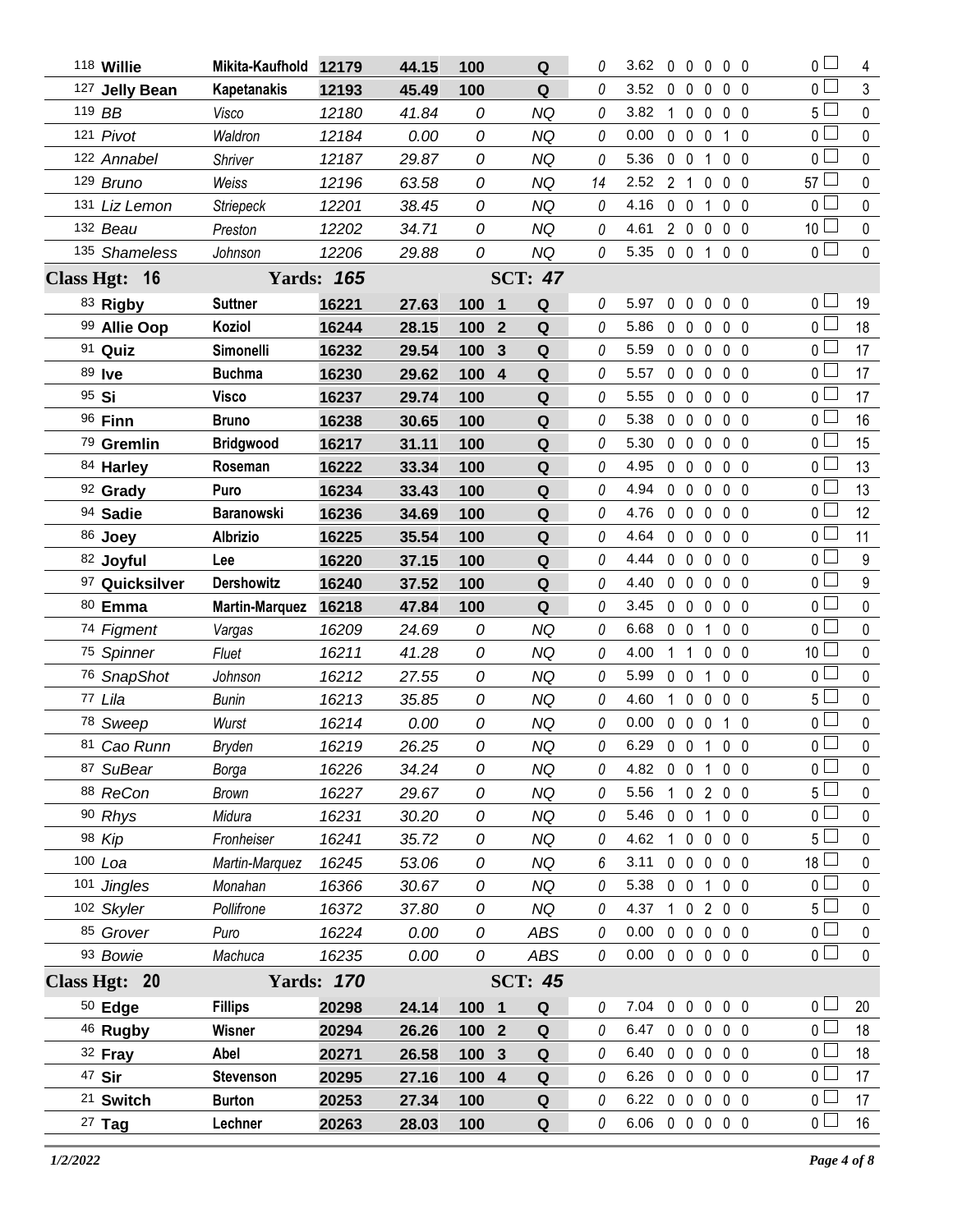| 30 Siri                  | <b>Doering</b>   | 20267             | 28.38 | 100   | $\mathbf Q$        | 0              | 5.99 | 0              | $\overline{0}$    | $\mathbf{0}$      | 0 <sub>0</sub> | $\overline{0}$  | 16              |
|--------------------------|------------------|-------------------|-------|-------|--------------------|----------------|------|----------------|-------------------|-------------------|----------------|-----------------|-----------------|
| 41 O'Neill               | Keeshen          | 20284             | 28.80 | 100   | Q                  | 0              | 5.90 | $\mathbf 0$    | $\mathbf 0$       | 0                 | 0 <sub>0</sub> | 0 <sub>0</sub>  | 16              |
| <sup>24</sup> Artie Ross | Rose             | 20256             | 29.09 | 100   | Q                  | 0              | 5.84 | $\mathbf 0$    | $\mathbf 0$       | $\mathbf 0$       | 0 <sub>0</sub> | 0 <sub>0</sub>  | 15              |
| <sup>16</sup> Gracie     | Cardamone        | 20248             | 29.38 | 100   | Q                  | 0              | 5.79 | $\mathbf{0}$   | $\mathbf 0$       | $\mathbf 0$       | 0 <sub>0</sub> | 0 <sub>1</sub>  | 15              |
| 55 Shelby                | <b>Ayers</b>     | 20381             | 29.75 | 100   | Q                  | 0              | 5.71 | 0              | $\mathbf 0$       | $\mathbf{0}$      | 0 <sub>0</sub> | 0 <sub>1</sub>  | 15              |
| <sup>29</sup> Blake      | <b>Murdock</b>   | 20266             | 29.84 | 100   | Q                  | 0              | 5.70 | $\mathbf 0$    | $\mathbf 0$       | 0                 | 0 <sub>0</sub> | 0 <sub>1</sub>  | 15              |
| 48 Kenzie                | Cierpiszewski    | 20296             | 31.42 | 100   | $\pmb{\mathsf{Q}}$ | 0              | 5.41 | 0              | $\mathbf 0$       | $\mathbf{0}$      | 0 <sub>0</sub> | 0 l             | 13              |
| <sup>40</sup> Cinder     | <b>Mellon</b>    | 20283             | 32.43 | 100   | Q                  | 0              | 5.24 | $\mathbf{0}$   | $\mathbf 0$       | $\mathbf 0$       | 0 <sub>0</sub> | 0 <sub>0</sub>  | 12              |
| <sup>15</sup> Tequila    | Cierpiszewski    | 20247             | 34.24 | 100   | Q                  | 0              | 4.96 | $\mathbf 0$    | $\mathbf 0$       | 0                 | 0 <sub>0</sub> | 0 l             | 10              |
| 37 Quix                  | Main             | 20280             | 37.25 | 100   | Q                  | 0              | 4.56 | 0              | $\mathbf 0$       | 0                 | 0 <sub>0</sub> | 0 <sub>0</sub>  | $\overline{7}$  |
| 38 T Rex                 | <b>Masters</b>   | 20281             | 37.57 | 100   | Q                  | 0              | 4.52 | $\mathbf 0$    | $\mathbf 0$       | 0                 | 0 <sub>0</sub> | 0 <sub>0</sub>  | $\overline{7}$  |
| <sup>22</sup> Cooper     | <b>Mellon</b>    | 20270             | 39.38 | 100   | Q                  | 0              | 4.32 | $\mathbf 0$    | $\mathbf 0$       | $\mathbf{0}$      | 0 <sub>0</sub> | $\overline{0}$  | $5\overline{)}$ |
| 26 Phil                  | Salerno          | 20262             | 39.71 | 100   | Q                  | 0              | 4.28 | $\mathbf 0$    | $\mathbf 0$       | 0                 | 0 <sub>0</sub> | 0 <sub>0</sub>  | 5               |
| 34 Jersey                | Cardamone        | 20273             | 39.85 | 100   | Q                  | 0              | 4.27 | $\mathbf 0$    | $\mathbf 0$       | 0                 | $0\quad 0$     | $\overline{0}$  | 5               |
| 19 Cowboy                | Rocco            | 20251             | 26.24 | 0     | <b>NQ</b>          | 0              | 6.48 |                | $0\quad 0$        | 1                 | 0 <sub>0</sub> | $0-$            | $\pmb{0}$       |
| 20 Rusty                 | Flannelly        | 20252             | 34.92 | 0     | <b>NQ</b>          | 0              | 4.87 | $0\quad 0$     |                   | 1                 | 0 <sub>0</sub> | 0 <sup>1</sup>  | $\mathbf 0$     |
| 23 Thrill                | Frank            | 20254             | 34.08 | 0     | NQ                 | 0              | 4.99 | $\mathbf{1}$   | $\overline{2}$    | 0                 | 0 <sub>0</sub> | 15 <sup>L</sup> | $\pmb{0}$       |
| 25 Dare                  | Carson           | 20258             | 46.11 | 0     | <b>NQ</b>          | 1              | 3.69 | $\mathbf 0$    | $\mathbf 0$       | $\mathbf 0$       | $0\quad 0$     | 3 <sub>1</sub>  | $\pmb{0}$       |
| 33 Scout                 | Cierpiszewski    | 20272             | 0.00  | 0     | NQ                 | 0              | 0.00 |                | $0\quad 0$        | $\mathbf 0$       | $1\quad0$      | 0 L             | $\pmb{0}$       |
| 35 Ruby                  | Merkel           | 20275             | 44.02 | 0     | <b>NQ</b>          | 0              | 3.86 | 1              | $\mathbf{1}$      | 0                 | 0 <sub>0</sub> | 10 <sup>1</sup> | $\mathbf 0$     |
| 36 TiAmo                 | Rocco            | 20278             | 25.58 | 0     | <b>NQ</b>          | 0              | 6.65 | 0 <sub>0</sub> |                   | 1                 | 0 <sub>0</sub> | 0 <sub>0</sub>  | $\mathbf 0$     |
| 39 Sugar Ray             | Goldman          | 20282             | 47.23 | 0     | <b>NQ</b>          | $\overline{c}$ | 3.60 |                | 3 <sub>3</sub>    | 0                 | 0 <sub>0</sub> | $36 \Box$       | $\pmb{0}$       |
| 42 Kipper                | Carson           | 20288             | 0.00  | 0     | <b>NQ</b>          | 0              | 0.00 |                | $0\quad 0$        | $\mathbf 0$       | $1\quad0$      | $0-$            | $\pmb{0}$       |
| 43 Flirt                 | Nally            | 20289             | 28.79 | 0     | <b>NQ</b>          | 0              | 5.90 | $0\quad 0$     |                   | 1                 | 0 <sub>0</sub> | 0 <sub>1</sub>  | $\pmb{0}$       |
| 44 Spice                 | Linsky           | 20290             | 41.75 | 0     | <b>NQ</b>          | 0              | 4.07 | $0\quad 0$     |                   | 1                 | 0 <sub>0</sub> | 0 <sub>0</sub>  | $\mathbf 0$     |
| 45 Bronco Billy          | Bartell          | 20292             | 0.00  | 0     | <b>NQ</b>          | 0              | 0.00 | $\mathbf 0$    | $\mathbf 0$       | 0                 | $1\quad0$      | $0-$            | $\pmb{0}$       |
| 49 Nick                  | Wurst            | 20297             | 33.72 | 0     | NQ                 | 0              | 5.04 | $\mathbf{1}$   | $\mathbf 0$       | $\mathbf 0$       | 0 <sub>0</sub> | 5               | $\pmb{0}$       |
| 51 Nitro                 | Chernack         | 20299             | 32.55 | 0     | <b>NQ</b>          | 0              | 5.22 | $\mathbf 0$    | $\mathbf 0$       | 1                 | 0 <sub>0</sub> | $0-$            | $\mathbf 0$     |
| 52 Krakken               | Borga            | 20302             | 26.54 | 0     | NQ                 | 0              | 6.41 | 1              | $\mathbf{1}$      | 2                 | $0\quad 0$     | 10              | $\pmb{0}$       |
| 53 Kimba                 | <b>Busacca</b>   | 20374             | 37.47 | 0     | <b>NQ</b>          | 0              | 4.54 | 0 <sub>1</sub> |                   | $0\quad 0\quad 0$ |                | $5\Box$         | 0               |
| 54 Duncan                | Tendler          | 20380             | 30.86 | 0     | <b>NQ</b>          | 0              | 5.51 |                |                   | 0 0 2 0 0         |                | 0 <sub>1</sub>  | 0               |
| 17 Keen                  | Dattoma          | 20249             | 0.00  | 0     | <b>ABS</b>         | 0              | 0.00 |                | $0\quad 0$        | $\mathbf 0$       | $0\quad 0$     | $\overline{0}$  | $\pmb{0}$       |
| 18 Cricket               | Shoemaker        | 20250             | 0.00  | 0     | <b>ABS</b>         | 0              | 0.00 |                | $0\quad 0$        | $\mathbf 0$       | $0\quad 0$     | 0 <sub>0</sub>  | 0               |
| 28 Champ                 | Marden           | 20264             | 0.00  | 0     | <b>ABS</b>         | 0              | 0.00 |                | $0\quad 0$        | $\mathbf 0$       | 0 <sub>0</sub> | 0 <sub>l</sub>  | $\pmb{0}$       |
| 31 Lark                  | Mandich-Steiger  | 20268             | 0.00  | 0     | <b>ABS</b>         | 0              | 0.00 |                | $0\quad 0$        | $\mathbf 0$       | $0\quad 0$     | $0-$            | 0               |
| 56 Regan                 | Jahn             | 20384             | 0.00  | 0     | ABS                | 0              | 0.00 |                |                   | 0 0 0 0 0         |                | 0 <sub>l</sub>  | $\pmb{0}$       |
| Class Hgt: 24            |                  | <b>Yards: 170</b> |       |       | <b>SCT: 48</b>     |                |      |                |                   |                   |                |                 |                 |
| <sup>4</sup> Trudy       | Carberry         | 24308             | 32.26 | 100 1 | Q                  | 0              | 5.27 |                |                   | 00000             |                | 0 <sub>1</sub>  | 15              |
| 10 Joseph                | Koziatek         | 24317             | 33.72 | 100 2 | ${\bf Q}$          | 0              | 5.04 |                |                   | 00000             |                | 0 <sub>1</sub>  | 14              |
| 14 Doc                   | <b>McIlhenny</b> | 24400             | 35.47 | 100   | $\mathbf{3}$<br>Q  | 0              | 4.79 |                | $0\quad 0$        | $\mathbf 0$       | 0 <sub>0</sub> | 0 L             | 12              |
| 8 Charm                  | Hanna            | 24313             | 36.54 | 100 4 | $\mathbf Q$        | 0              | 4.65 |                | $0\quad 0\quad 0$ |                   | 0 <sub>0</sub> | 0 <sub>1</sub>  | 11              |
| <sup>5</sup> Kronk       | <b>Matzke</b>    | 24309             | 38.44 | 100   | Q                  | 0              | 4.42 |                | $0\quad 0$        | $\mathbf 0$       | $0\quad 0$     | 0 <sub>1</sub>  | 9               |
| <sup>1</sup> Dublin      | <b>McIlhenny</b> | 24319             | 38.50 | 100   | Q                  | 0              | 4.42 |                |                   | 00000             |                | $_0\sqcup$      | 9               |
| <sup>9</sup> Kairos      | <b>Borga</b>     | 24316             | 38.79 | 100   | Q                  | 0              | 4.38 |                | $0\quad 0\quad 0$ |                   | $0\quad 0$     | 0 <sup>1</sup>  | 9               |
| <sup>3</sup> Declan      | Solakian         | 24307             | 37.05 | 0     | <b>NQ</b>          | 0              | 4.59 |                |                   | 0 0 2 0 0         |                | $_0\sqcup$      | $\pmb{0}$       |
| 11 Topper                | Shoemaker        | 24320             | 31.01 | 0     | NQ                 | 0              | 5.48 |                |                   | 0 0 1 0 0         |                | 0 <sub>0</sub>  | $\mathsf{O}$    |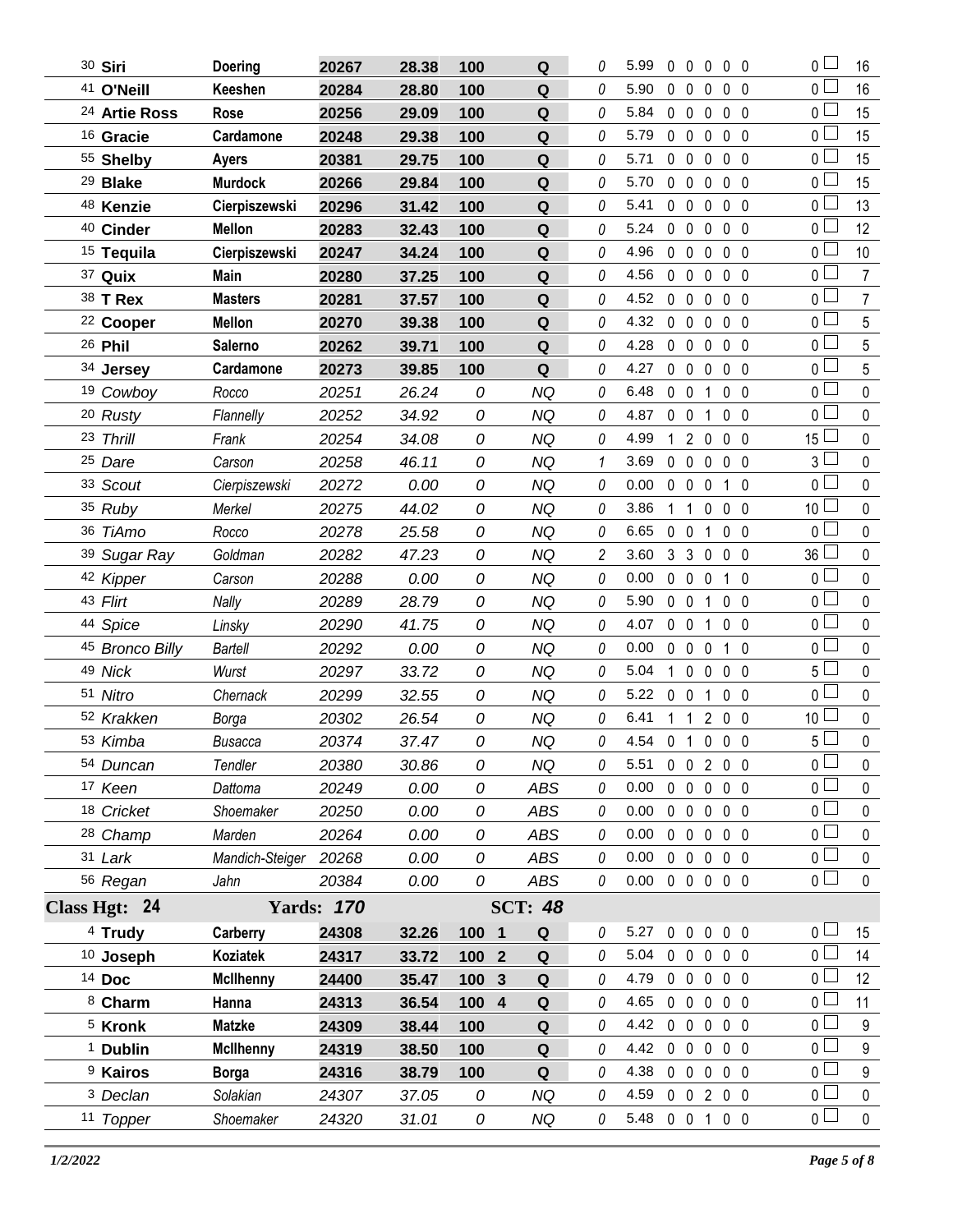| Hunter<br>- | Pactwa  | 24305 | 0.00 | ABS | 0.00 |  |  |  |
|-------------|---------|-------|------|-----|------|--|--|--|
| Leia        | Hopkins | 24310 | 0.00 | ABS | 0.00 |  |  |  |
| Slider      | Uminsky | 24311 | 0.00 | ABS | 0.00 |  |  |  |

## **SUN-2 JWW NOV P**

| <b>Call Name</b><br>RO. | Handler        | Armband           | Time  | Score           | <b>Place/Qualified</b> | Sec Ovr  | <b>YPS</b> |                | R W F        |              | Е                 | <b>Total F</b>                | Tie MachPts  |
|-------------------------|----------------|-------------------|-------|-----------------|------------------------|----------|------------|----------------|--------------|--------------|-------------------|-------------------------------|--------------|
| Class Hgt: 08           |                | <b>Yards: 116</b> |       |                 | <b>SCT: 51</b>         |          |            |                |              |              |                   |                               |              |
| 38 Sasha                | <b>Schwing</b> | 08029             | 46.79 | 95 <sub>1</sub> | Q                      | 0        | 2.48       | 1              |              |              | $0\,0\,0\,0$      | 5 <sub>1</sub>                | $\mathbf{0}$ |
| Class Hgt: 12           |                | <b>Yards: 118</b> |       |                 | <b>SCT: 48</b>         |          |            |                |              |              |                   |                               |              |
| 34 Sheila               | Kilkenny       | 12030             | 41.07 | 0               | ΝQ                     | $\theta$ | 2.87       | 3              |              |              | $0\quad 0\quad 0$ | 20 <sup>1</sup>               | $\mathbf{0}$ |
| 35 Page                 | Kilkenny       | 12031             | 35.95 | 0               | ΝQ                     | 0        | 3.28       | $\mathbf{0}$   | $\mathbf{0}$ |              | 2 0 0             | 0 <sub>0</sub>                | $\Omega$     |
| Class Hgt: 16           |                | <b>Yards: 120</b> |       |                 | <b>SCT: 45</b>         |          |            |                |              |              |                   |                               |              |
| 30 Louie                | Pratt          | 16033             | 41.95 | 0               | ΝQ                     | $\theta$ | 2.86       | 0              |              | <sup>0</sup> | 0 <sub>0</sub>    | 5 <sub>1</sub>                | $\mathbf{0}$ |
| 31 Tucker               | Benes          | 16034             | 0.00  | 0               | ABS                    | 0        | 0.00       | $\overline{0}$ | $\mathbf{0}$ |              | $0\quad 0\quad 0$ | 0 <sub>1</sub>                | $\Omega$     |
| Class Hgt: 20           |                | <b>Yards: 120</b> |       |                 | <b>SCT: 48</b>         |          |            |                |              |              |                   |                               |              |
| 20 Rigel                | Bowen          | 20039             | 58.27 | 0               | ΝQ                     | 10       | 2.06       |                |              |              | 0 <sub>0</sub>    | $15 \Box$                     | $\Omega$     |
| <sup>23</sup> Sydney    | Miller         | 20044             | 34.75 | 0               | ΝQ                     | $\theta$ | 3.45       |                |              |              | 0200              | $5+$                          | $\Omega$     |
| 19 Lena                 | Kaufmann       | 20036             | 0.00  | $\Omega$        | ABS                    | 0        | 0.00       | 0              | $\Omega$     | <sup>0</sup> | 0 O               | $\overline{0}$ $\overline{1}$ | $\Omega$     |
| 21 Kaiser               | Heist          | 20041             | 0.00  | 0               | ABS                    | 0        | 0.00       | 0              | $\mathsf{D}$ | <sup>0</sup> | 0 <sub>0</sub>    | n l                           | $\Omega$     |
| <sup>22</sup> Bailee    | Hanlon         | 20043             | 0.00  | 0               | ABS                    | 0        | 0.00       | $\Omega$       | $\Omega$     | $\Omega$     | 0 <sub>0</sub>    | 0 <sup>L</sup>                | $\Omega$     |

## **SUN-2 JWW OPEN P**

| <b>Call Name</b><br>RO. | Handler       | Armband           | Time  | Score                   | <b>Place/Qualified</b> | Sec Ovr | <b>YPS</b> | R            | W F            |          | Е                 | Tie MachPts<br>Total F |          |
|-------------------------|---------------|-------------------|-------|-------------------------|------------------------|---------|------------|--------------|----------------|----------|-------------------|------------------------|----------|
| Class Hgt: 04           |               | <b>Yards: 133</b> |       |                         | <b>SCT: 53</b>         |         |            |              |                |          |                   |                        |          |
| 33 Pearl                | Wrede         | 04322             | 59.72 | 0                       | NQ                     | 6       | 2.23       | 3            |                |          | 2 0 0             | $32 \Box$              | $\Omega$ |
| Class Hgt: 16           |               | Yards: <i>140</i> |       |                         | <b>SCT: 45</b>         |         |            |              |                |          |                   |                        |          |
| 23 Radar                | <b>Baker</b>  | 16008             | 33.04 | 100 <sub>1</sub><br>- 1 | Q                      | 0       | 4.24       | 0            | $\Omega$       | $\Omega$ | 0 <sub>0</sub>    | $\overline{0}$         | $\Omega$ |
| $25$ Ruby               | Stiff-Carroll | 16337             | 34.74 | 0                       | NQ                     | 0       | 4.03       | 3            | $\Omega$       | $\Omega$ | 0 <sub>0</sub>    | $15 \Box$              | $\Omega$ |
| 24 Kel                  | Falk          | 16035             | 0.00  | 0                       | ABS                    | 0       | 0.00       | $\mathbf{0}$ | $\overline{0}$ |          | $0\quad 0\quad 0$ | $\overline{0}$ $\Box$  | $\Omega$ |
| Class Hgt: 20           |               | <b>Yards: 140</b> |       |                         | <b>SCT: 47</b>         |         |            |              |                |          |                   |                        |          |
| 18 Rhe                  | Newman        | 20012             | 46.52 | 0                       | NQ                     | 0       | 3.01       | 2            |                | $\Omega$ | 00                | 15 $\Box$              | $\Omega$ |
| 19 Lyric                | Kwiatkowski   | 20042             | 62.91 | 0                       | NQ                     | 15      | 2.23       | 3            | $\mathcal{P}$  |          | 0 <sub>0</sub>    | 55L                    | $\Omega$ |
| 17 Quinn                | Roessner      | 20010             | 0.00  | 0                       | ABS                    | 0       | 0.00       | $\mathbf{0}$ | 0              |          | $0\quad 0\quad 0$ | $\overline{0}$ $\Box$  | $\Omega$ |

## **SUN-2 JWW EX P**

| <b>Call Name</b><br>R0 | Handler        | Armband           | Time  | Score | <b>Place/Qualified</b> | Sec Ovr | <b>YPS</b> | R        | W F |          | Е          |                          | Total F |                       | <b>Tie MachPts</b> |
|------------------------|----------------|-------------------|-------|-------|------------------------|---------|------------|----------|-----|----------|------------|--------------------------|---------|-----------------------|--------------------|
| Class Hgt: 08          |                | <b>Yards: 160</b> |       |       | <b>SCT: 54</b>         |         |            |          |     |          |            |                          |         |                       |                    |
| 179 Taylor             | LaMarr         | 08325             | 44.55 | 0     | NQ                     | 0       | 3.59       |          |     |          | $0\quad 0$ |                          |         | $5 \sqcup$            |                    |
| 180 Beathan            | Nishitani      | 08327             | 0.00  | 0     | ABS                    | 0       | 0.00       | 0        |     |          |            | 0 <sub>0</sub>           |         | $\overline{0}$ $\Box$ |                    |
| 181 Hank               | <b>Bristol</b> | 08328             | 0.00  | 0     | ABS                    | 0       | 0.00       | 0        |     |          |            | 00                       |         | $\overline{0}$ $\Box$ |                    |
| 182 Junior             | Kowal          | 08329             | 0.00  | 0     | ABS                    | 0       | 0.00       | $\Omega$ |     | $\Omega$ |            | 0 <sub>0</sub>           |         |                       |                    |
| Class Hgt: 12          |                | <b>Yards: 165</b> |       |       | <b>SCT: 52</b>         |         |            |          |     |          |            |                          |         |                       |                    |
| 149 Cheyenne           | <b>Miller</b>  | 12331             | 31.63 | 100   | Q                      |         | 5.22       | 0        |     |          |            | $0\quad 0\quad 0\quad 0$ |         | $\cap$ $\Box$         |                    |
| 150 Hazel              | Johnson        | 12333             | 57.42 | 0     | ΝQ                     | 5       | 2.87       |          |     |          |            |                          |         | 25                    |                    |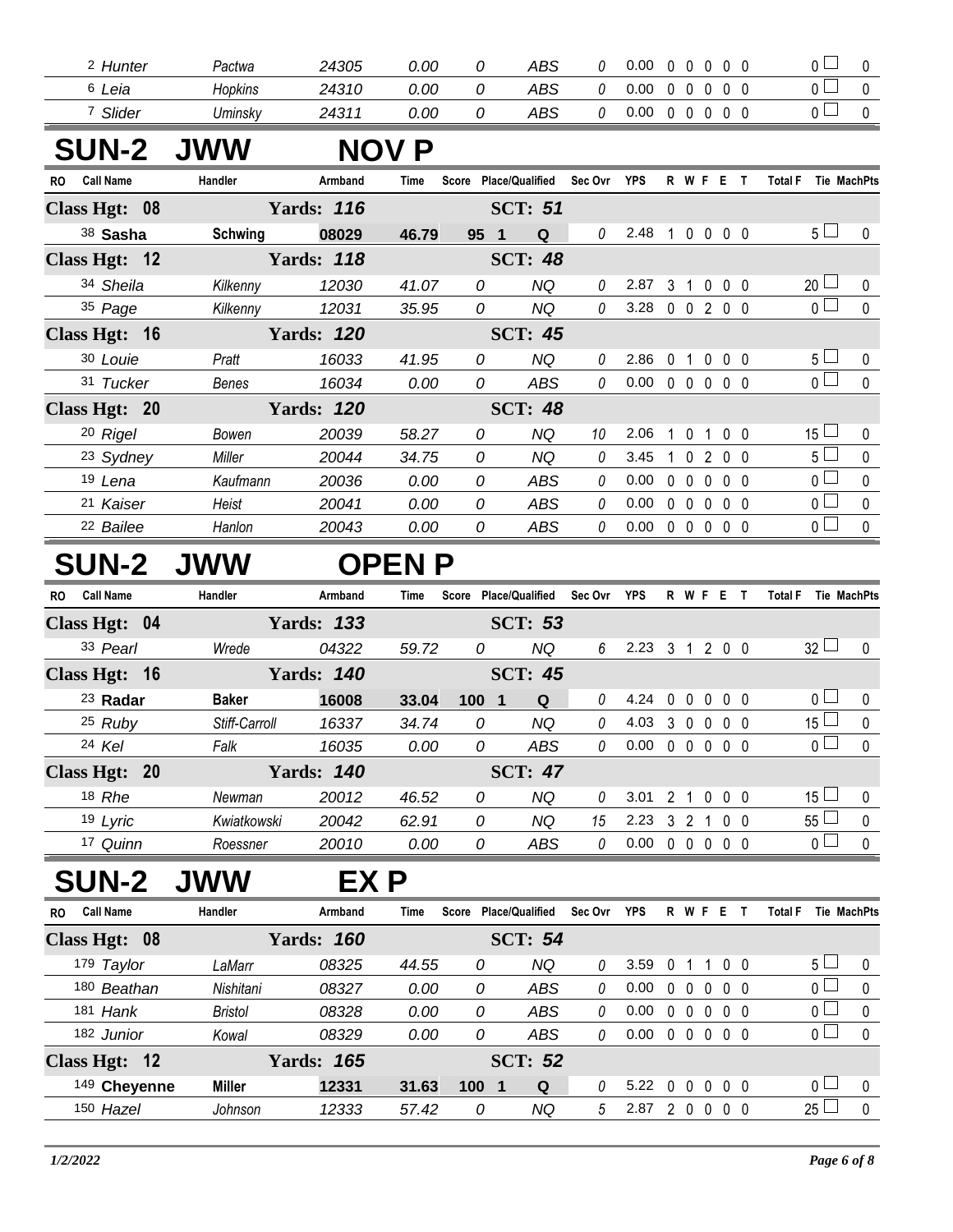| Class Hgt: 16           |                   | <b>Yards: 170</b> |             |       | <b>SCT: 50</b>        |          |                |            |                   |                   |                |                               |                  |
|-------------------------|-------------------|-------------------|-------------|-------|-----------------------|----------|----------------|------------|-------------------|-------------------|----------------|-------------------------------|------------------|
| 116 Walker              | Williams          | 16335             | 0.00        | 0     | <b>NQ</b>             | 0        | 0.00           |            | 0 0 0 1 0         |                   |                | 0 <sub>l</sub>                | $\mathbf 0$      |
| Class Hgt: 20           |                   | <b>Yards: 170</b> |             |       | <b>SCT: 53</b>        |          |                |            |                   |                   |                |                               |                  |
| 72 Nash                 | Fleming           | 20341             | 28.90       | 0     | <b>NQ</b>             | 0        | 5.88           |            | 0 0 1 0 0         |                   |                | 0 <sub>1</sub>                |                  |
| 73 Major Chaos          | Koebler           | 20344             | 36.58       | 0     | <b>NQ</b>             | $\theta$ | 4.65           |            | 2 3 1 0 0         |                   |                | $25\Box$                      | 0<br>$\mathbf 0$ |
| 71 Gunner               | Lyons             | 20340             | 0.00        | 0     | ABS                   | 0        | 0.00           |            | $00000$           |                   |                | 0 <sup>1</sup>                | $\mathbf 0$      |
|                         |                   |                   |             |       |                       |          |                |            |                   |                   |                |                               |                  |
| <b>SUN-2 JWW</b>        |                   |                   | <b>MASP</b> |       |                       |          |                |            |                   |                   |                |                               |                  |
| <b>Call Name</b><br>RO. | Handler           | Armband           | Time        |       | Score Place/Qualified | Sec Ovr  | <b>YPS</b>     |            | R W F E T         |                   |                | <b>Total F</b><br>Tie MachPts |                  |
| Class Hgt: 04           |                   | <b>Yards: 160</b> |             |       | <b>SCT: 57</b>        |          |                |            |                   |                   |                |                               |                  |
| 183 Livvie              | Stephon           | 04094             | 0.00        | 0     | ABS                   | 0        | 0.00           |            | 00000             |                   |                | 0 <sub>0</sub>                | 0                |
| Class Hgt: 08           |                   | <b>Yards: 160</b> |             |       | <b>SCT: 54</b>        |          |                |            |                   |                   |                |                               |                  |
| 175 Boots               | <b>Potts</b>      | 08108             | 29.22       | 100 1 | $\mathbf Q$           | 0        | 5.48           | $0\quad 0$ |                   | $0\quad 0\quad 0$ |                | 0 <sub>1</sub>                | 24               |
| 174 Aeryn               | <b>Midura</b>     | 08106             | 32.48       | 100 2 | Q                     | 0        | 4.93           | $0\quad 0$ | $\mathbf 0$       |                   | $0\quad 0$     | 0 <sub>0</sub>                | 21               |
| 176 Madyson             | <b>Rissmiller</b> | 08109             | 32.62       | 100 3 | Q                     | 0        | 4.90           |            | $0\quad 0\quad 0$ |                   | 0 <sub>0</sub> | 0 <sub>1</sub>                | 21               |
| 173 Berkeley            | <b>Smey</b>       | 08103             | 50.59       | 100 4 | ${\bf Q}$             | 0        | 3.16           |            | 00000             |                   |                | 0 <sub>1</sub>                | 3                |
| 172 <b>Niki</b>         | <b>Miller</b>     | 08101             | 52.76       | 100   | Q                     | 0        | 3.03           |            | $0\quad 0\quad 0$ |                   | $0\quad 0$     | 0 <sub>1</sub>                | $\mathbf{1}$     |
| 177 Haley               | <b>Barnes</b>     | 08111             | 43.37       | 0     | NQ                    | 0        | 3.69           |            | $1\quad1$         | 100               |                | 10 <sup>1</sup>               | $\mathbf 0$      |
| 178 Cara                | Holman            | 08326             | 66.45       | 0     | <b>NQ</b>             | 12       | 2.41           |            | $3 \t1 \t1$       |                   | 0 <sub>0</sub> | $56 \Box$                     | $\mathbf 0$      |
| 171 Digby               | <b>Brawner</b>    | 08099             | 0.00        | 0     | ABS                   | 0        | 0.00           |            | 00000             |                   |                | $\overline{0}$                | $\mathbf 0$      |
| Class Hgt: 12           |                   | <b>Yards: 165</b> |             |       | <b>SCT: 52</b>        |          |                |            |                   |                   |                |                               |                  |
| 144 Crime               | Lazaro            | 12122             | 25.92       | 100 1 | Q                     | 0        | 6.37           | $0\quad 0$ | $\mathbf 0$       |                   | 0 <sub>0</sub> | 0 <sub>1</sub>                | 26               |
| 142 Sundae              | Kellar            | 12119             | 26.14       | 100 2 | Q                     | 0        | 6.31           |            | 00000             |                   |                | 0 <sub>1</sub>                | 25               |
| 147 Selene              | <b>Brown</b>      | 12129             | 26.20       | 100 3 | Q                     | 0        | 6.30           |            | $0\quad 0\quad 0$ |                   | $0\quad 0$     | 0 <sub>1</sub>                | 25               |
| 145 Hijack              | Wurst             | 12123             | 28.52       | 100 4 | ${\bf Q}$             | 0        | 5.79           |            | 00000             |                   |                | 0 <sub>0</sub>                | 23               |
| 140 Ferris B.           | <b>Stevenson</b>  | 12116             | 30.38       | 100   | Q                     | 0        | 5.43           |            | $0\quad 0\quad 0$ |                   | 0 <sub>0</sub> | 0 <sup>1</sup>                | 21               |
| 141 Ozzy                | Halloran          | 12118             | 43.01       | 100   | ${\bf Q}$             | 0        | 3.84           |            | $0\quad 0\quad 0$ |                   | $0\quad 0$     | $\overline{0}$                | 8                |
| 146 Romeo               | White             | 12128             | 51.00       | 100   | Q                     | $\theta$ | 3.24           |            | 00000             |                   |                | $\overline{0}$                | $\mathbf{1}$     |
| 143 Rave                | Berry             | 12121             | 42.56       | 0     | NQ                    | 0        | 3.88           |            | 1 0 1 0 0         |                   |                | $5\overline{\Box}$            | $\pmb{0}$        |
| 148 Emma                | Wrede             | 12130             | 35.06       | 0     | NQ                    | 0        | 4.71 0 1 0 0 0 |            |                   |                   |                | 5 <sup>1</sup>                | $\mathbf 0$      |
| Class Hgt: 16           |                   | <b>Yards: 170</b> |             |       | <b>SCT: 50</b>        |          |                |            |                   |                   |                |                               |                  |
| 115 A.V.                | <b>Bridgwood</b>  | 20304             | 28.48       | 100 1 | Q                     | 0        | 5.97           | $0\quad 0$ | $\mathbf 0$       |                   | $0\quad 0$     | 0 <sub>1</sub>                | 21               |
| 104 Leverage            | <b>Brown</b>      | 16133             | 29.29       | 100 2 | $\mathbf Q$           | 0        | 5.80           | $0\quad 0$ | $\mathbf 0$       |                   | $0\quad 0$     | 0 <sub>1</sub>                | 20               |
| 105 Prize               | <b>Fillips</b>    | 16134             | 30.91       | 100 3 | ${\bf Q}$             | 0        | 5.50           | $0\quad 0$ | $\mathbf 0$       |                   | $0\quad 0$     | 0 <sub>0</sub>                | 19               |
| 109 Mel                 | Lackey            | 16139             | 31.65       | 100 4 | $\mathbf Q$           | 0        | 5.37           | $0\quad 0$ | $\mathbf 0$       |                   | 0 <sub>0</sub> | 0 <sub>0</sub>                | 18               |
| 111 Maewyn              | Rose              | 16141             | 32.55       | 100   | $\mathbf Q$           | 0        | 5.22           | $0\quad 0$ | 0                 |                   | 0 <sub>0</sub> | 0 <sub>0</sub>                | 17               |
| 107 Dino                | Grasso            | 16136             | 38.61       | 100   | ${\bf Q}$             | 0        | 4.40           | $0\quad 0$ | $\mathbf 0$       |                   | 0 <sub>0</sub> | 0 <sub>1</sub>                | 11               |
| 112 Rocket              | Ribeiro-Czaplin   | 16144             | 40.58       | 100   | Q                     | 0        | 4.19           | $0\quad 0$ | $\mathbf 0$       |                   | $0\quad 0$     | $\overline{0}$                | $\boldsymbol{9}$ |
| 114 Harbor              | <b>Nydam</b>      | 16146             | 40.81       | 100   | ${\bf Q}$             | 0        | 4.17           | $0\quad 0$ | $\mathbf 0$       |                   | 0 <sub>0</sub> | 0 <sub>1</sub>                | $\boldsymbol{9}$ |
| 108 Mackenzie           | <b>Sullivan</b>   | 16137             | 41.60       | 100   | Q                     | 0        | 4.09           | $0\quad 0$ | $\mathbf 0$       |                   | 0 <sub>0</sub> | $\overline{0}$                | 8                |
| $110$ Bella             | Kolb              | 16140             | 43.88       | 100   | ${\bf Q}$             | 0        | 3.87           | $0\quad 0$ | $\mathbf 0$       |                   | 0 <sub>0</sub> | 0 <sub>0</sub>                | $\,6\,$          |
| 113 Freddy              | Lackey            | 16145             | 46.80       | 100   | Q                     | 0        | 3.63           | $0\quad 0$ | $\mathbf 0$       |                   | 0 <sub>0</sub> | $\overline{0}$                | $\mathfrak{S}$   |
| 106 Chord               | Wojciechowski     | 16135             | 54.34       | 0     | NQ                    | 4        | 3.13           |            | $0\quad 0\quad 0$ |                   | $0\quad 0$     | $12 \Box$                     | $\mathbf 0$      |
| Class Hgt: 20           |                   | <b>Yards: 170</b> |             |       | <b>SCT: 53</b>        |          |                |            |                   |                   |                |                               |                  |
| 65 Thunder              | <b>Schmitt</b>    | 20151             | 36.35       | 100 1 | $\mathbf Q$           | 0        | 4.68 0 0 0 0 0 |            |                   |                   |                | 0 <sub>0</sub>                | 16               |